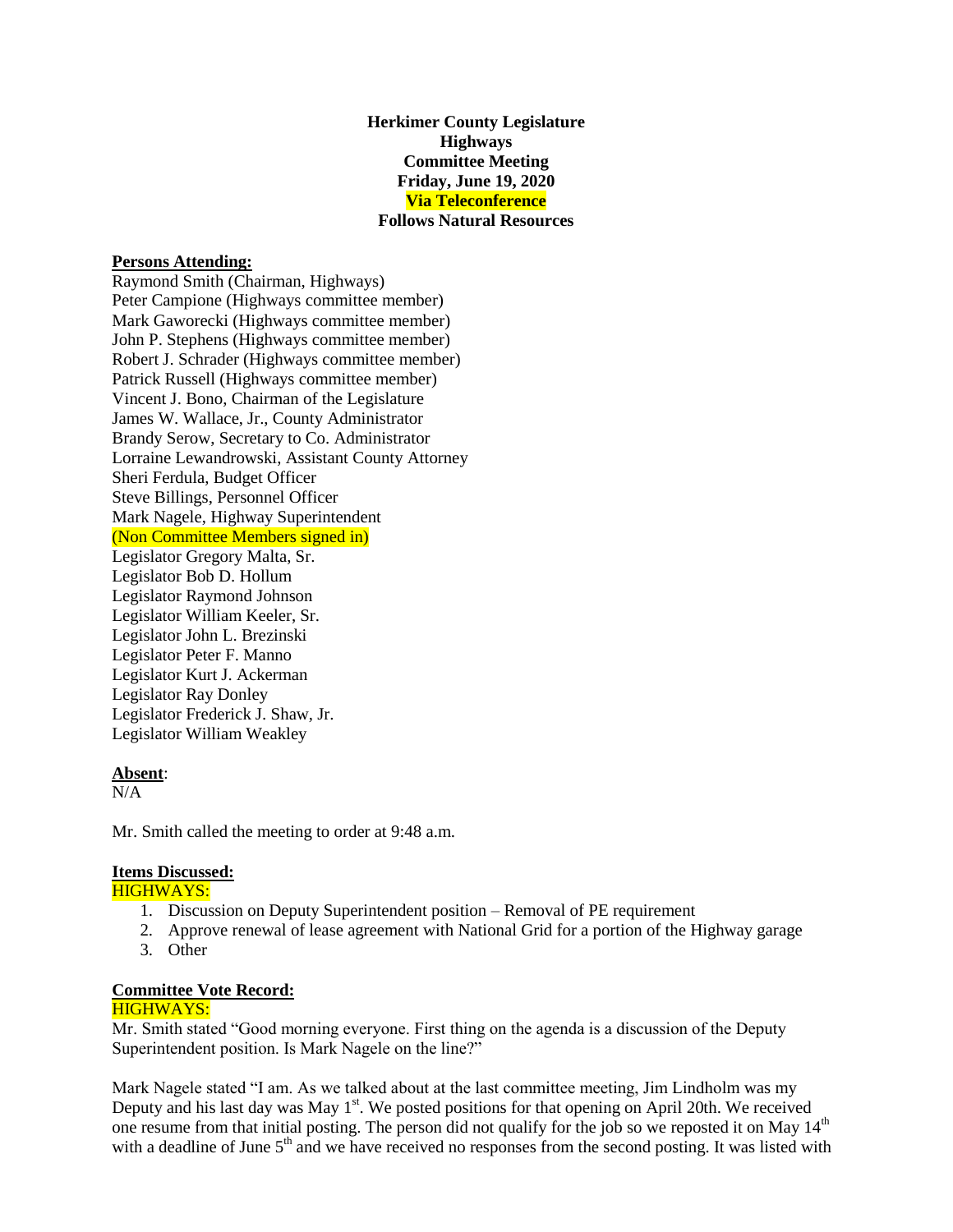Working Solutions, the New York Job Bank and it was also posted on the Herkimer County website. At this time I guess we need a decision on what direction we want to go with the posting. Either, as was mentioned at the last committee, remove the professional engineering requirement or I think if we do want to keep a Professional Engineer we are going to have to raise the salary which is near \$60,000 at this time."

Mark Gaworecki stated "I would like to propose they remove the requirement for the PE."

Mr. Stephens stated "I will second that."

Mr. Smith asked "Is there any discussion with the committee?"

Mr. Stephens asked "Steve, what does that involve as far as civil service?"

Steve Billings responded "I adjust the qualifications. That's all. It's very easy to do."

Mr. Stephens asked "Next question, what do we do salary wise if we remove the PE requirement? Do we leave it the same or do we drop it?"

Mr. Wallace responded "I would ask Mark."

Mark Nagele stated "The salary right now, the Deputy position is actually lower than my Highway Maintenance Supervisor position so if this person is going to be second in command I would think you would not want to drop it."

Mr. Stephens stated "I'm good with that answer. Leave it as is, that's fine."

Mr. Schrader asked "Whoever applied before, would he qualify now?"

Mark Nagele responded "No. He would still not qualify. It was a residence issue."

Mr. Schrader asked "Mark, did you offer to him to move to Herkimer County to take the position?"

Mark Nagele responded "Yes I did and he does not want to move."

Mr. Stephens asked "Do we have anyone in house that might qualify now?"

Mark Nagele responded "You would have two people but then you would open up other positions in the Highway Department as well."

Mr. Stephens stated "Yes. That's a given. Thank you."

Mr. Smith asked "Is there any further discussion? All those in favor of doing away with the PE requirement say aye."

After a unanimous vote the motion was carried.

Mr. Schrader asked "Mark, can you tell me within the last two years, how many things have you stamped since we lost Jay Ewanyk?"

Mark Nagele responded "All the bridge plans carry my name on them and we have four or five bridges going up this year alone. The road plans generally, being a PE, I don't need to stamp them but they are under my direction so it's kind of intuitive that I'm the responsible party for them."